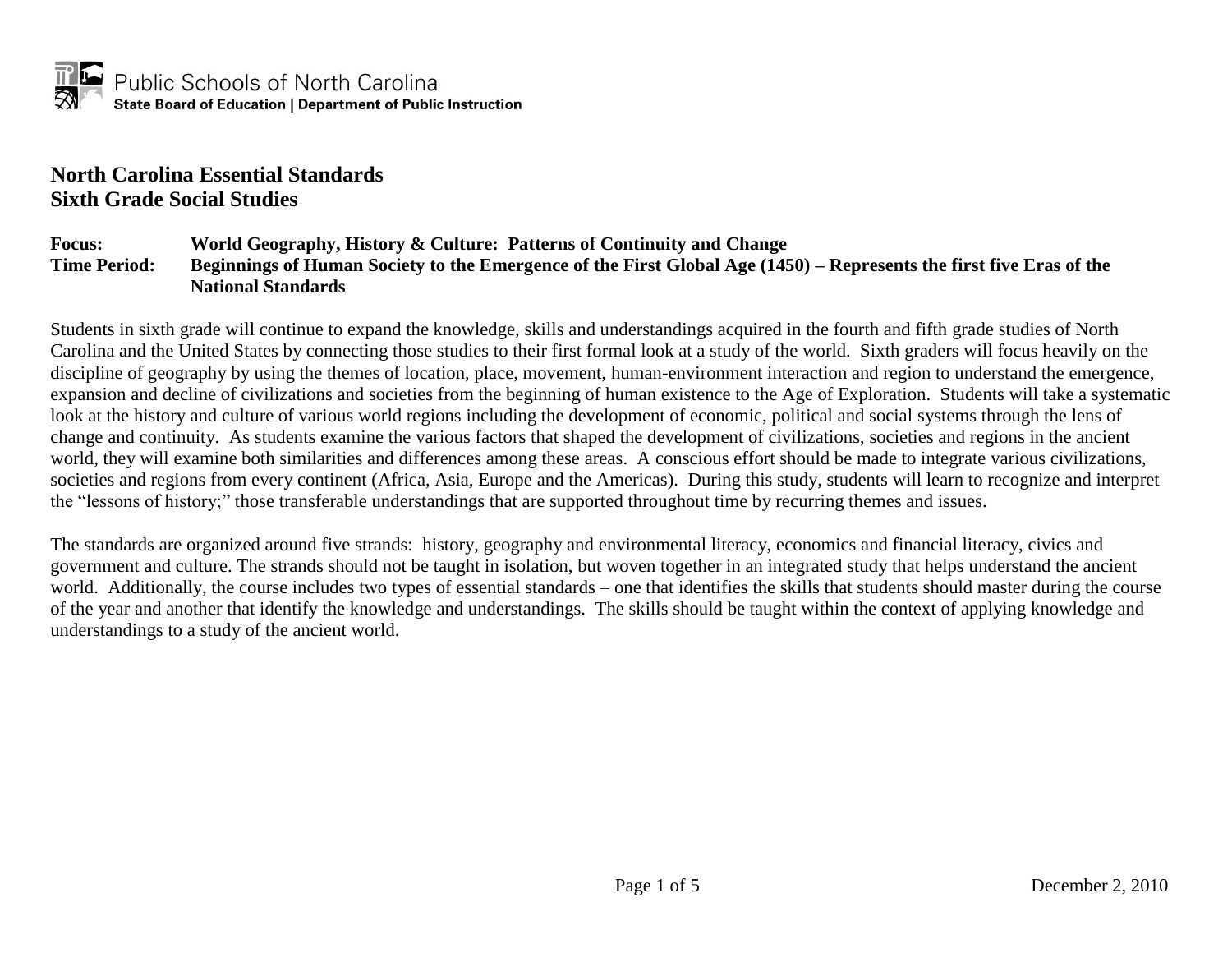Note on Strands: **H**–History, **G**–Geography and Environmental Literacy, **E**–Economics and Financial Literacy, **CG**–Civics and Government, and **C**–Culture

| <b>History</b>    |                                                                                                                                    |                              |                                                                                                                                                                                                             |
|-------------------|------------------------------------------------------------------------------------------------------------------------------------|------------------------------|-------------------------------------------------------------------------------------------------------------------------------------------------------------------------------------------------------------|
|                   | <b>Essential Standard</b>                                                                                                          | <b>Clarifying Objectives</b> |                                                                                                                                                                                                             |
| 6.H.1             | Use historical thinking to understand the<br>emergence, expansion and decline of                                                   | 6.H.1.1                      | Construct charts, graphs and historical narratives to explain<br>particular events or issues over time.                                                                                                     |
|                   | civilizations, societies and regions over<br>time.                                                                                 | 6.H.1.2                      | Summarize the literal meaning of historical documents in<br>order to establish context.                                                                                                                     |
|                   |                                                                                                                                    | 6.H.1.3                      | Use primary and secondary sources to interpret various<br>historical perspectives.                                                                                                                          |
| 6.H <sub>.2</sub> | Understand the political, economic and/or<br>social significance of historical events,<br>issues, individuals and cultural groups. | 6.H.2.1                      | Explain how invasions, conquests and migrations affected<br>various civilizations, societies and regions (e.g., Mongol<br>invasion, The Crusades, the Peopling of the Americas and<br>Alexander the Great). |
|                   |                                                                                                                                    | 6.H.2.2                      | Compare historical and contemporary events and issues to<br>understand continuity and change.                                                                                                               |
|                   |                                                                                                                                    | 6.H.2.3                      | Explain how innovation and/or technology transformed<br>civilizations, societies and regions over time (e.g.,<br>agricultural technology, weaponry, transportation and<br>communication).                   |
|                   |                                                                                                                                    | 6.H.2.4                      | Explain the role that key historical figures and cultural<br>groups had in transforming society (e.g., Mansa Musa,<br>Confucius, Charlemagne and Qin Shi Huangdi).                                          |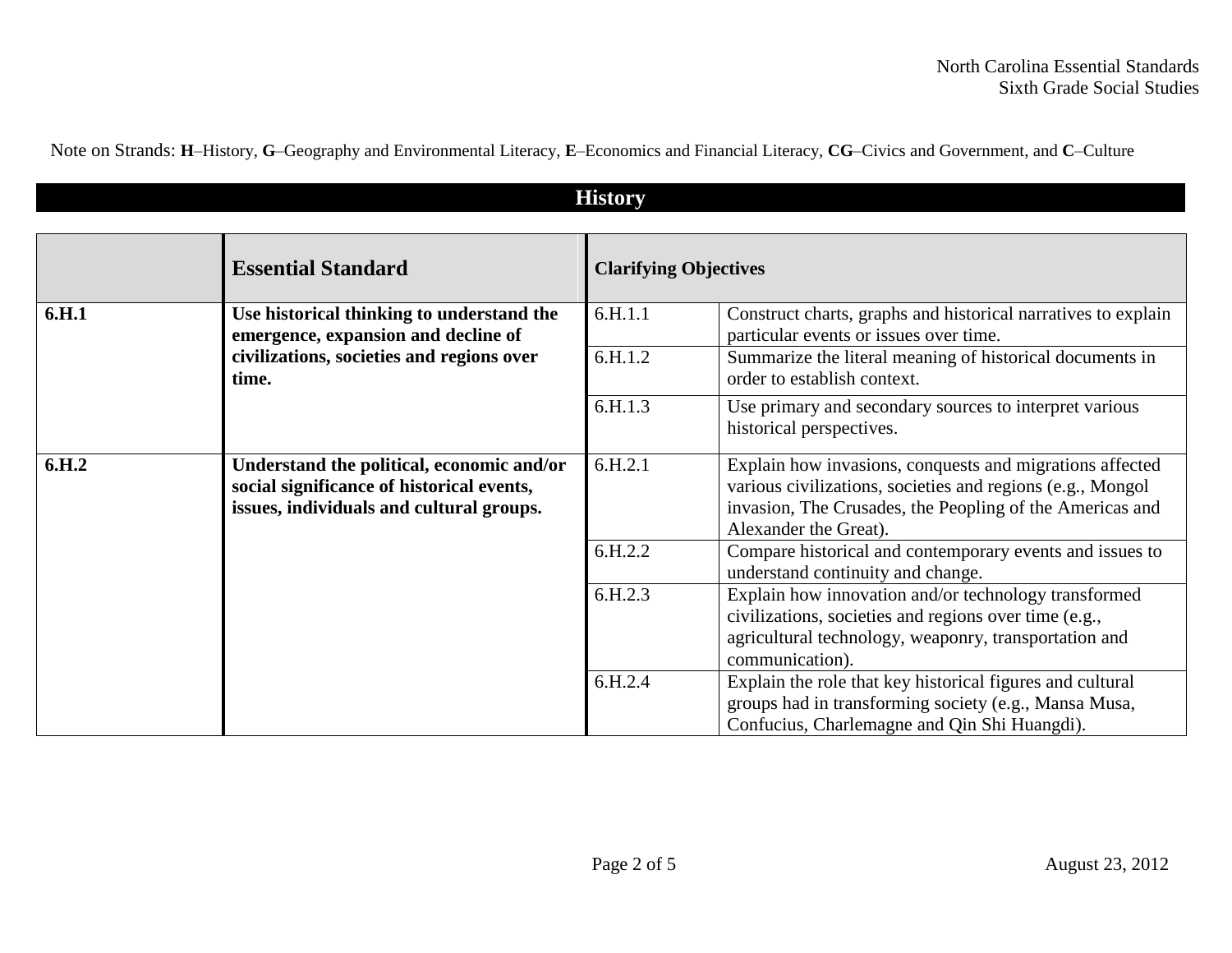# **Geography and Environmental Literacy**

|       | <b>Essential Standard</b>                                                                                                | <b>Clarifying Objectives</b> |                                                                                                                                                                                                                                                                                                 |
|-------|--------------------------------------------------------------------------------------------------------------------------|------------------------------|-------------------------------------------------------------------------------------------------------------------------------------------------------------------------------------------------------------------------------------------------------------------------------------------------|
| 6.G.1 | Understand geographic factors that<br>influenced the emergence, expansion and<br>decline of civilizations, societies and | 6.G.1.1                      | Explain how the physical features and human characteristics<br>of a place influenced the development of civilizations,<br>societies and regions (e.g., location near rivers and natural                                                                                                         |
|       | regions (i.e. Africa, Asia, Europe, and the<br>Americas) over time.                                                      | 6.G.1.2                      | barriers, trading practices and spread of culture).<br>Explain the factors that influenced the movement of people,<br>goods and ideas and the effects of that movement on<br>societies and regions over time (e.g., scarcity of resources,<br>conquests, desire for wealth, disease and trade). |
|       |                                                                                                                          | 6.G.1.3                      | Compare distinguishing characteristics of various world<br>regions (e.g., physical features, culture, political organization<br>and ethnic make-up).                                                                                                                                            |
|       |                                                                                                                          | 6.G.1.4                      | Explain how and why civilizations, societies and regions<br>have used, modified and adapted to their environments (e.g.,<br>invention of tools, domestication of plants and animals,<br>farming techniques and creation of dwellings).                                                          |
| 6.G.2 | Apply the tools of a geographer to<br>understand the emergence, expansion and<br>decline of civilizations, societies and | 6.G.2.1                      | Use maps, charts, graphs, geographic data and available<br>technology tools to draw conclusions about the emergence,<br>expansion and decline of civilizations, societies and regions.                                                                                                          |
|       | regions.                                                                                                                 | 6.G.2.2                      | Construct maps, charts and graphs to explain data about<br>geographic phenomena (e.g., migration patterns and<br>population and resource distribution patterns).                                                                                                                                |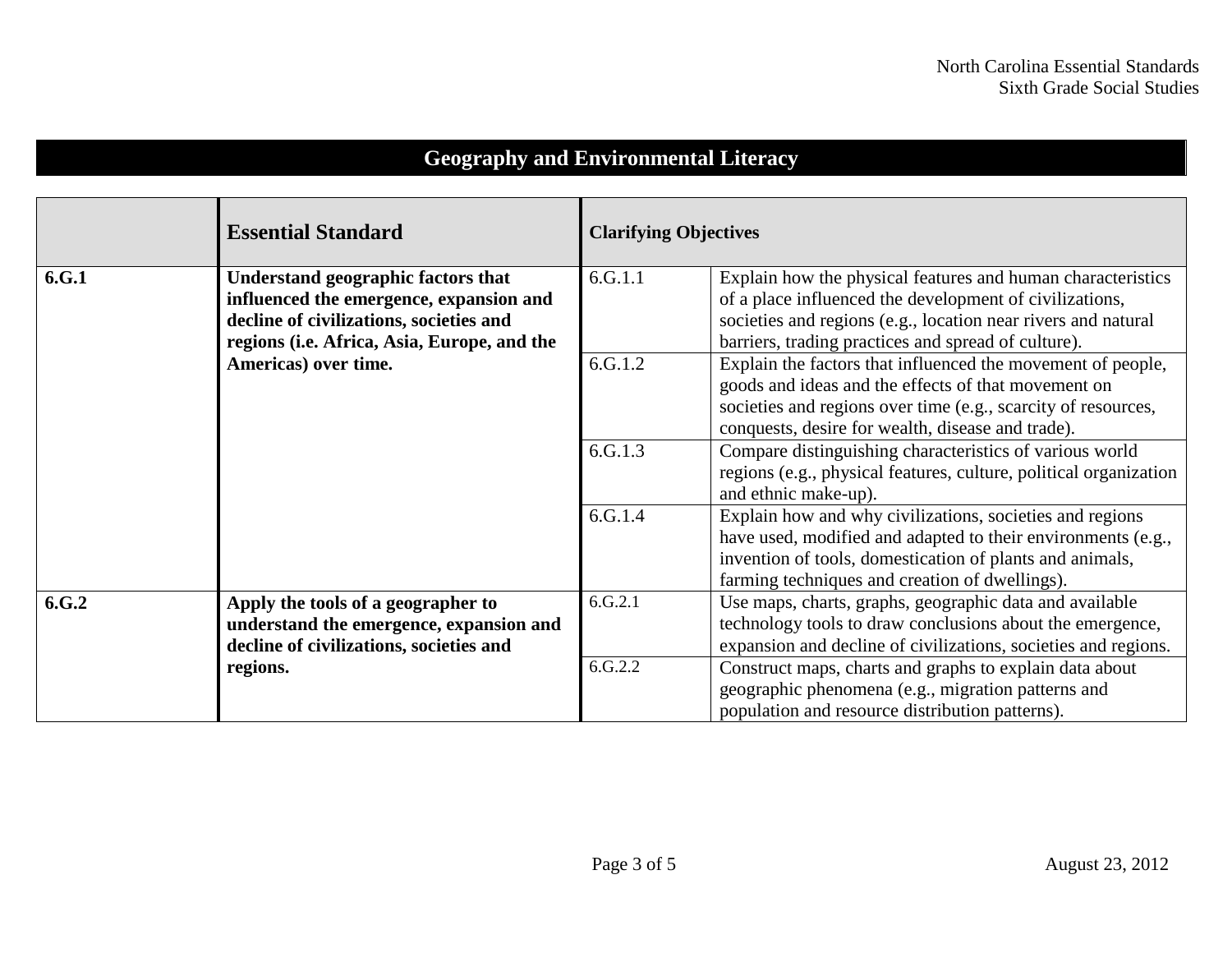### **Economics and Financial Literacy**

|       | <b>Essential Standard</b>                                                                                                                                | <b>Clarifying Objectives</b> |                                                                                                                                                                                                                                                                                                                                                 |
|-------|----------------------------------------------------------------------------------------------------------------------------------------------------------|------------------------------|-------------------------------------------------------------------------------------------------------------------------------------------------------------------------------------------------------------------------------------------------------------------------------------------------------------------------------------------------|
| 6.E.1 | Understand how the physical environment<br>and human interaction affected the<br>economic activities of various civilizations,<br>societies and regions. | 6.E.1.1                      | Explain how conflict, compromise and negotiation over the<br>availability of resources (i.e. natural, human and capital)<br>impacted the economic development of various civilizations,<br>societies and regions (e.g., competition for scarce resources,<br>unequal distribution of wealth and the emergence of<br>powerful trading networks). |
|       |                                                                                                                                                          | 6.E.1.2                      | Explain how quality of life is impacted by economic choices<br>of civilizations, societies and regions.                                                                                                                                                                                                                                         |

#### **Civics and Government**

|         | <b>Essential Standard</b>            | <b>Clarifying Objectives</b> |                                                              |
|---------|--------------------------------------|------------------------------|--------------------------------------------------------------|
| 6.C&G.1 | <b>Understand the development of</b> | 6.C&G.1.1                    | Explain the origins and structures of various governmental   |
|         | government in various civilizations, |                              | systems (e.g., democracy, absolute monarchy and              |
|         | societies and regions.               |                              | constitutional monarchy).                                    |
|         |                                      | 6.C&G.1.2                    | Summarize the ideas that shaped political thought in various |
|         |                                      |                              | civilizations, societies and regions (e.g., divine right,    |
|         |                                      |                              | equality, liberty, citizen participation and integration of  |
|         |                                      |                              | religious principles).                                       |
|         |                                      | 6.C&G.1.3                    | Compare the requirements for (e.g., age, gender and status)  |
|         |                                      |                              | and responsibilities of (e.g., paying taxes and military     |
|         |                                      |                              | service) citizenship under various governments.              |